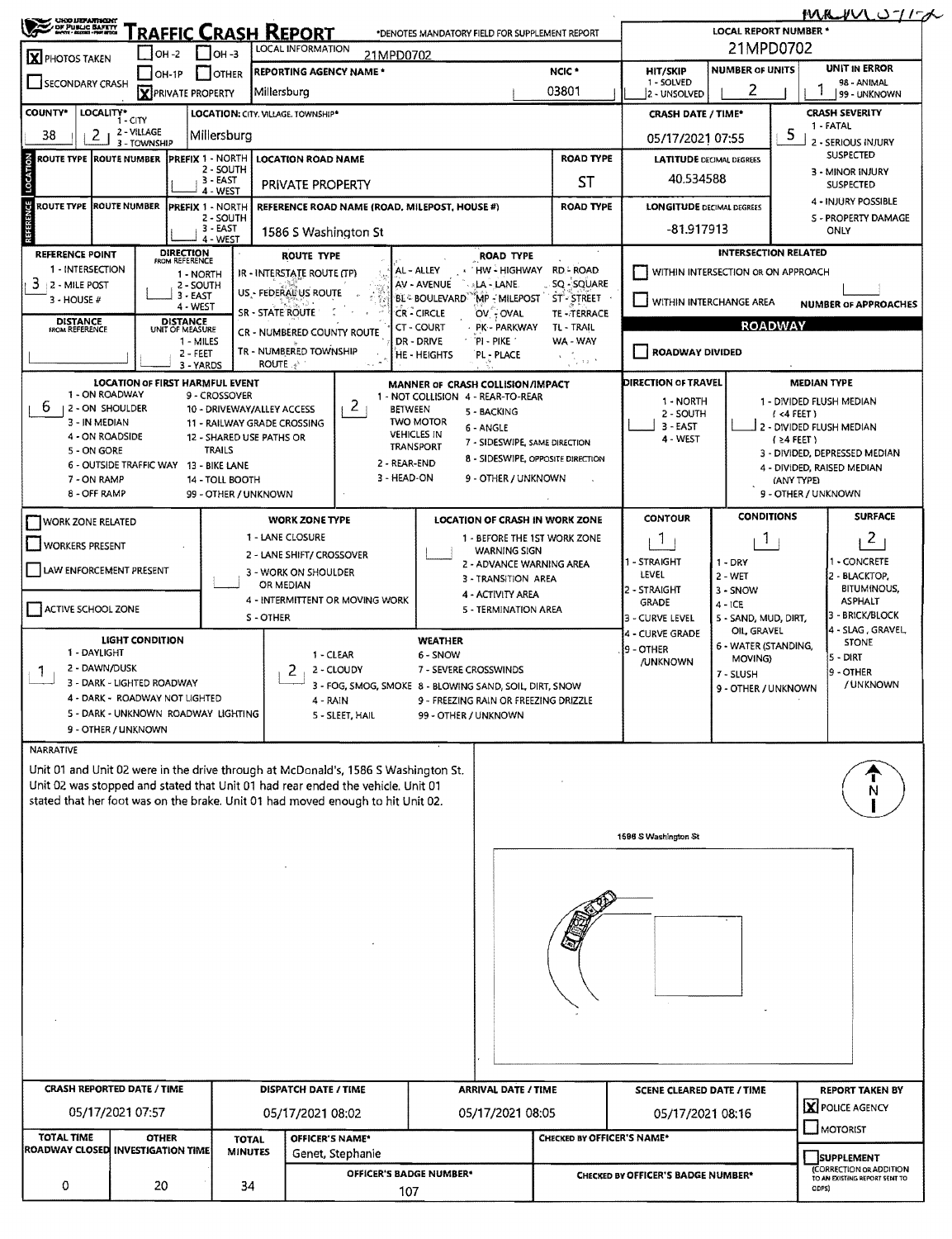|                                                                               |                                                              |                                                                                                                                                                                                                                                                                                                                                                                                                                                                                                                                                                                                                                                                                                                                                                                                                                                                                                                                                                                                                                                                                                                                                                                                                                                                                                                                                                                                                                                                                                                                                                                                                                                                                                                                                                                                                                                                                                                                                                                                                                                                                                                                                                                                                                                                                                                                                                                                                                                                                                                                                                                                                                                                                                                                                                                                                                                                                                                                                                                                                                                                                                                                                                                                                                                                                                                                                                                                                                                                                                                                                                                                                                                                                                                                                                                                                                                                                                                                                                                                                                                        |                                                    | <b>All Cassings</b> |                                                                   |                                                  |                     |                                                                                                                                                                               |  |  |
|-------------------------------------------------------------------------------|--------------------------------------------------------------|--------------------------------------------------------------------------------------------------------------------------------------------------------------------------------------------------------------------------------------------------------------------------------------------------------------------------------------------------------------------------------------------------------------------------------------------------------------------------------------------------------------------------------------------------------------------------------------------------------------------------------------------------------------------------------------------------------------------------------------------------------------------------------------------------------------------------------------------------------------------------------------------------------------------------------------------------------------------------------------------------------------------------------------------------------------------------------------------------------------------------------------------------------------------------------------------------------------------------------------------------------------------------------------------------------------------------------------------------------------------------------------------------------------------------------------------------------------------------------------------------------------------------------------------------------------------------------------------------------------------------------------------------------------------------------------------------------------------------------------------------------------------------------------------------------------------------------------------------------------------------------------------------------------------------------------------------------------------------------------------------------------------------------------------------------------------------------------------------------------------------------------------------------------------------------------------------------------------------------------------------------------------------------------------------------------------------------------------------------------------------------------------------------------------------------------------------------------------------------------------------------------------------------------------------------------------------------------------------------------------------------------------------------------------------------------------------------------------------------------------------------------------------------------------------------------------------------------------------------------------------------------------------------------------------------------------------------------------------------------------------------------------------------------------------------------------------------------------------------------------------------------------------------------------------------------------------------------------------------------------------------------------------------------------------------------------------------------------------------------------------------------------------------------------------------------------------------------------------------------------------------------------------------------------------------------------------------------------------------------------------------------------------------------------------------------------------------------------------------------------------------------------------------------------------------------------------------------------------------------------------------------------------------------------------------------------------------------------------------------------------------------------------------------------------------|----------------------------------------------------|---------------------|-------------------------------------------------------------------|--------------------------------------------------|---------------------|-------------------------------------------------------------------------------------------------------------------------------------------------------------------------------|--|--|
| <b>OHO DEPARTMENT</b><br>OF PUBLIC SAFETY                                     |                                                              |                                                                                                                                                                                                                                                                                                                                                                                                                                                                                                                                                                                                                                                                                                                                                                                                                                                                                                                                                                                                                                                                                                                                                                                                                                                                                                                                                                                                                                                                                                                                                                                                                                                                                                                                                                                                                                                                                                                                                                                                                                                                                                                                                                                                                                                                                                                                                                                                                                                                                                                                                                                                                                                                                                                                                                                                                                                                                                                                                                                                                                                                                                                                                                                                                                                                                                                                                                                                                                                                                                                                                                                                                                                                                                                                                                                                                                                                                                                                                                                                                                                        |                                                    |                     |                                                                   |                                                  |                     |                                                                                                                                                                               |  |  |
| UNIT#                                                                         | OWNER NAME: LAST, FIRST, MIDDLE (CI SAME AS DRIVER)          |                                                                                                                                                                                                                                                                                                                                                                                                                                                                                                                                                                                                                                                                                                                                                                                                                                                                                                                                                                                                                                                                                                                                                                                                                                                                                                                                                                                                                                                                                                                                                                                                                                                                                                                                                                                                                                                                                                                                                                                                                                                                                                                                                                                                                                                                                                                                                                                                                                                                                                                                                                                                                                                                                                                                                                                                                                                                                                                                                                                                                                                                                                                                                                                                                                                                                                                                                                                                                                                                                                                                                                                                                                                                                                                                                                                                                                                                                                                                                                                                                                                        |                                                    |                     |                                                                   | OWNER PHONE:INCLUDE AREA CODE (E SAME AS DRIVER) |                     | DAMAGE                                                                                                                                                                        |  |  |
| -1<br>MILLER, TERESA, D                                                       |                                                              |                                                                                                                                                                                                                                                                                                                                                                                                                                                                                                                                                                                                                                                                                                                                                                                                                                                                                                                                                                                                                                                                                                                                                                                                                                                                                                                                                                                                                                                                                                                                                                                                                                                                                                                                                                                                                                                                                                                                                                                                                                                                                                                                                                                                                                                                                                                                                                                                                                                                                                                                                                                                                                                                                                                                                                                                                                                                                                                                                                                                                                                                                                                                                                                                                                                                                                                                                                                                                                                                                                                                                                                                                                                                                                                                                                                                                                                                                                                                                                                                                                                        |                                                    |                     | 330-473-3758                                                      |                                                  |                     | <b>DAMAGE SCALE</b>                                                                                                                                                           |  |  |
| OWNER ADDRESS: STREET, CITY, STATE, ZIP ( O SAME AS DRIVER)                   |                                                              |                                                                                                                                                                                                                                                                                                                                                                                                                                                                                                                                                                                                                                                                                                                                                                                                                                                                                                                                                                                                                                                                                                                                                                                                                                                                                                                                                                                                                                                                                                                                                                                                                                                                                                                                                                                                                                                                                                                                                                                                                                                                                                                                                                                                                                                                                                                                                                                                                                                                                                                                                                                                                                                                                                                                                                                                                                                                                                                                                                                                                                                                                                                                                                                                                                                                                                                                                                                                                                                                                                                                                                                                                                                                                                                                                                                                                                                                                                                                                                                                                                                        |                                                    |                     |                                                                   |                                                  | $1 - NONE$          |                                                                                                                                                                               |  |  |
|                                                                               |                                                              |                                                                                                                                                                                                                                                                                                                                                                                                                                                                                                                                                                                                                                                                                                                                                                                                                                                                                                                                                                                                                                                                                                                                                                                                                                                                                                                                                                                                                                                                                                                                                                                                                                                                                                                                                                                                                                                                                                                                                                                                                                                                                                                                                                                                                                                                                                                                                                                                                                                                                                                                                                                                                                                                                                                                                                                                                                                                                                                                                                                                                                                                                                                                                                                                                                                                                                                                                                                                                                                                                                                                                                                                                                                                                                                                                                                                                                                                                                                                                                                                                                                        |                                                    |                     |                                                                   |                                                  |                     | 9 - UNKNOWN                                                                                                                                                                   |  |  |
|                                                                               |                                                              |                                                                                                                                                                                                                                                                                                                                                                                                                                                                                                                                                                                                                                                                                                                                                                                                                                                                                                                                                                                                                                                                                                                                                                                                                                                                                                                                                                                                                                                                                                                                                                                                                                                                                                                                                                                                                                                                                                                                                                                                                                                                                                                                                                                                                                                                                                                                                                                                                                                                                                                                                                                                                                                                                                                                                                                                                                                                                                                                                                                                                                                                                                                                                                                                                                                                                                                                                                                                                                                                                                                                                                                                                                                                                                                                                                                                                                                                                                                                                                                                                                                        |                                                    |                     |                                                                   |                                                  |                     |                                                                                                                                                                               |  |  |
| LP STATE   LICENSE PLATE #                                                    |                                                              |                                                                                                                                                                                                                                                                                                                                                                                                                                                                                                                                                                                                                                                                                                                                                                                                                                                                                                                                                                                                                                                                                                                                                                                                                                                                                                                                                                                                                                                                                                                                                                                                                                                                                                                                                                                                                                                                                                                                                                                                                                                                                                                                                                                                                                                                                                                                                                                                                                                                                                                                                                                                                                                                                                                                                                                                                                                                                                                                                                                                                                                                                                                                                                                                                                                                                                                                                                                                                                                                                                                                                                                                                                                                                                                                                                                                                                                                                                                                                                                                                                                        |                                                    |                     |                                                                   |                                                  |                     |                                                                                                                                                                               |  |  |
| FYP6460<br>OН                                                                 |                                                              |                                                                                                                                                                                                                                                                                                                                                                                                                                                                                                                                                                                                                                                                                                                                                                                                                                                                                                                                                                                                                                                                                                                                                                                                                                                                                                                                                                                                                                                                                                                                                                                                                                                                                                                                                                                                                                                                                                                                                                                                                                                                                                                                                                                                                                                                                                                                                                                                                                                                                                                                                                                                                                                                                                                                                                                                                                                                                                                                                                                                                                                                                                                                                                                                                                                                                                                                                                                                                                                                                                                                                                                                                                                                                                                                                                                                                                                                                                                                                                                                                                                        |                                                    |                     | 2002                                                              | <b>HONDA</b>                                     |                     |                                                                                                                                                                               |  |  |
| <b>X</b> INSURANCE                                                            | <b>INSURANCE COMPANY</b>                                     |                                                                                                                                                                                                                                                                                                                                                                                                                                                                                                                                                                                                                                                                                                                                                                                                                                                                                                                                                                                                                                                                                                                                                                                                                                                                                                                                                                                                                                                                                                                                                                                                                                                                                                                                                                                                                                                                                                                                                                                                                                                                                                                                                                                                                                                                                                                                                                                                                                                                                                                                                                                                                                                                                                                                                                                                                                                                                                                                                                                                                                                                                                                                                                                                                                                                                                                                                                                                                                                                                                                                                                                                                                                                                                                                                                                                                                                                                                                                                                                                                                                        |                                                    |                     | <b>COLOR</b>                                                      | <b>VEHICLE MODEL</b>                             |                     |                                                                                                                                                                               |  |  |
|                                                                               | WAYNE MUTUAL                                                 |                                                                                                                                                                                                                                                                                                                                                                                                                                                                                                                                                                                                                                                                                                                                                                                                                                                                                                                                                                                                                                                                                                                                                                                                                                                                                                                                                                                                                                                                                                                                                                                                                                                                                                                                                                                                                                                                                                                                                                                                                                                                                                                                                                                                                                                                                                                                                                                                                                                                                                                                                                                                                                                                                                                                                                                                                                                                                                                                                                                                                                                                                                                                                                                                                                                                                                                                                                                                                                                                                                                                                                                                                                                                                                                                                                                                                                                                                                                                                                                                                                                        |                                                    |                     |                                                                   |                                                  |                     |                                                                                                                                                                               |  |  |
| COMMERCIAL                                                                    | <b>TYPE OF USE</b><br>GOVERNMENT                             |                                                                                                                                                                                                                                                                                                                                                                                                                                                                                                                                                                                                                                                                                                                                                                                                                                                                                                                                                                                                                                                                                                                                                                                                                                                                                                                                                                                                                                                                                                                                                                                                                                                                                                                                                                                                                                                                                                                                                                                                                                                                                                                                                                                                                                                                                                                                                                                                                                                                                                                                                                                                                                                                                                                                                                                                                                                                                                                                                                                                                                                                                                                                                                                                                                                                                                                                                                                                                                                                                                                                                                                                                                                                                                                                                                                                                                                                                                                                                                                                                                                        |                                                    |                     |                                                                   |                                                  |                     |                                                                                                                                                                               |  |  |
| <b>INTERLOCK</b>                                                              |                                                              |                                                                                                                                                                                                                                                                                                                                                                                                                                                                                                                                                                                                                                                                                                                                                                                                                                                                                                                                                                                                                                                                                                                                                                                                                                                                                                                                                                                                                                                                                                                                                                                                                                                                                                                                                                                                                                                                                                                                                                                                                                                                                                                                                                                                                                                                                                                                                                                                                                                                                                                                                                                                                                                                                                                                                                                                                                                                                                                                                                                                                                                                                                                                                                                                                                                                                                                                                                                                                                                                                                                                                                                                                                                                                                                                                                                                                                                                                                                                                                                                                                                        |                                                    |                     |                                                                   |                                                  |                     |                                                                                                                                                                               |  |  |
| <b>DEVICE</b><br><b>EQUIPPED</b>                                              | <b>HIT/SKIP UNIT</b>                                         |                                                                                                                                                                                                                                                                                                                                                                                                                                                                                                                                                                                                                                                                                                                                                                                                                                                                                                                                                                                                                                                                                                                                                                                                                                                                                                                                                                                                                                                                                                                                                                                                                                                                                                                                                                                                                                                                                                                                                                                                                                                                                                                                                                                                                                                                                                                                                                                                                                                                                                                                                                                                                                                                                                                                                                                                                                                                                                                                                                                                                                                                                                                                                                                                                                                                                                                                                                                                                                                                                                                                                                                                                                                                                                                                                                                                                                                                                                                                                                                                                                                        |                                                    |                     |                                                                   |                                                  |                     |                                                                                                                                                                               |  |  |
| 1 - PASSENGER CAR                                                             |                                                              |                                                                                                                                                                                                                                                                                                                                                                                                                                                                                                                                                                                                                                                                                                                                                                                                                                                                                                                                                                                                                                                                                                                                                                                                                                                                                                                                                                                                                                                                                                                                                                                                                                                                                                                                                                                                                                                                                                                                                                                                                                                                                                                                                                                                                                                                                                                                                                                                                                                                                                                                                                                                                                                                                                                                                                                                                                                                                                                                                                                                                                                                                                                                                                                                                                                                                                                                                                                                                                                                                                                                                                                                                                                                                                                                                                                                                                                                                                                                                                                                                                                        |                                                    |                     |                                                                   |                                                  |                     |                                                                                                                                                                               |  |  |
| 2 - PASSENGER VAN                                                             |                                                              |                                                                                                                                                                                                                                                                                                                                                                                                                                                                                                                                                                                                                                                                                                                                                                                                                                                                                                                                                                                                                                                                                                                                                                                                                                                                                                                                                                                                                                                                                                                                                                                                                                                                                                                                                                                                                                                                                                                                                                                                                                                                                                                                                                                                                                                                                                                                                                                                                                                                                                                                                                                                                                                                                                                                                                                                                                                                                                                                                                                                                                                                                                                                                                                                                                                                                                                                                                                                                                                                                                                                                                                                                                                                                                                                                                                                                                                                                                                                                                                                                                                        | 13 - SNOWMOBILE                                    |                     |                                                                   |                                                  |                     |                                                                                                                                                                               |  |  |
| (MINIVAN)<br>UNIT TYPE 3 - SPORT UTILITY                                      |                                                              |                                                                                                                                                                                                                                                                                                                                                                                                                                                                                                                                                                                                                                                                                                                                                                                                                                                                                                                                                                                                                                                                                                                                                                                                                                                                                                                                                                                                                                                                                                                                                                                                                                                                                                                                                                                                                                                                                                                                                                                                                                                                                                                                                                                                                                                                                                                                                                                                                                                                                                                                                                                                                                                                                                                                                                                                                                                                                                                                                                                                                                                                                                                                                                                                                                                                                                                                                                                                                                                                                                                                                                                                                                                                                                                                                                                                                                                                                                                                                                                                                                                        | <b>TRUCK</b>                                       |                     |                                                                   |                                                  |                     |                                                                                                                                                                               |  |  |
| VEHICLE                                                                       |                                                              |                                                                                                                                                                                                                                                                                                                                                                                                                                                                                                                                                                                                                                                                                                                                                                                                                                                                                                                                                                                                                                                                                                                                                                                                                                                                                                                                                                                                                                                                                                                                                                                                                                                                                                                                                                                                                                                                                                                                                                                                                                                                                                                                                                                                                                                                                                                                                                                                                                                                                                                                                                                                                                                                                                                                                                                                                                                                                                                                                                                                                                                                                                                                                                                                                                                                                                                                                                                                                                                                                                                                                                                                                                                                                                                                                                                                                                                                                                                                                                                                                                                        |                                                    |                     |                                                                   |                                                  |                     |                                                                                                                                                                               |  |  |
| 4 - PICK UP<br>S - CARGO VAN                                                  |                                                              |                                                                                                                                                                                                                                                                                                                                                                                                                                                                                                                                                                                                                                                                                                                                                                                                                                                                                                                                                                                                                                                                                                                                                                                                                                                                                                                                                                                                                                                                                                                                                                                                                                                                                                                                                                                                                                                                                                                                                                                                                                                                                                                                                                                                                                                                                                                                                                                                                                                                                                                                                                                                                                                                                                                                                                                                                                                                                                                                                                                                                                                                                                                                                                                                                                                                                                                                                                                                                                                                                                                                                                                                                                                                                                                                                                                                                                                                                                                                                                                                                                                        | 17 - MOTORHOME                                     |                     |                                                                   |                                                  |                     |                                                                                                                                                                               |  |  |
| # OF TRAILING UNITS                                                           | (ATV/UTV)                                                    |                                                                                                                                                                                                                                                                                                                                                                                                                                                                                                                                                                                                                                                                                                                                                                                                                                                                                                                                                                                                                                                                                                                                                                                                                                                                                                                                                                                                                                                                                                                                                                                                                                                                                                                                                                                                                                                                                                                                                                                                                                                                                                                                                                                                                                                                                                                                                                                                                                                                                                                                                                                                                                                                                                                                                                                                                                                                                                                                                                                                                                                                                                                                                                                                                                                                                                                                                                                                                                                                                                                                                                                                                                                                                                                                                                                                                                                                                                                                                                                                                                                        |                                                    |                     |                                                                   |                                                  | 12                  | 12                                                                                                                                                                            |  |  |
|                                                                               |                                                              |                                                                                                                                                                                                                                                                                                                                                                                                                                                                                                                                                                                                                                                                                                                                                                                                                                                                                                                                                                                                                                                                                                                                                                                                                                                                                                                                                                                                                                                                                                                                                                                                                                                                                                                                                                                                                                                                                                                                                                                                                                                                                                                                                                                                                                                                                                                                                                                                                                                                                                                                                                                                                                                                                                                                                                                                                                                                                                                                                                                                                                                                                                                                                                                                                                                                                                                                                                                                                                                                                                                                                                                                                                                                                                                                                                                                                                                                                                                                                                                                                                                        |                                                    |                     |                                                                   |                                                  | 12                  |                                                                                                                                                                               |  |  |
|                                                                               | MODE WHEN CRASH OCCURRED?                                    |                                                                                                                                                                                                                                                                                                                                                                                                                                                                                                                                                                                                                                                                                                                                                                                                                                                                                                                                                                                                                                                                                                                                                                                                                                                                                                                                                                                                                                                                                                                                                                                                                                                                                                                                                                                                                                                                                                                                                                                                                                                                                                                                                                                                                                                                                                                                                                                                                                                                                                                                                                                                                                                                                                                                                                                                                                                                                                                                                                                                                                                                                                                                                                                                                                                                                                                                                                                                                                                                                                                                                                                                                                                                                                                                                                                                                                                                                                                                                                                                                                                        |                                                    |                     |                                                                   |                                                  |                     |                                                                                                                                                                               |  |  |
| z                                                                             |                                                              |                                                                                                                                                                                                                                                                                                                                                                                                                                                                                                                                                                                                                                                                                                                                                                                                                                                                                                                                                                                                                                                                                                                                                                                                                                                                                                                                                                                                                                                                                                                                                                                                                                                                                                                                                                                                                                                                                                                                                                                                                                                                                                                                                                                                                                                                                                                                                                                                                                                                                                                                                                                                                                                                                                                                                                                                                                                                                                                                                                                                                                                                                                                                                                                                                                                                                                                                                                                                                                                                                                                                                                                                                                                                                                                                                                                                                                                                                                                                                                                                                                                        |                                                    |                     |                                                                   |                                                  |                     |                                                                                                                                                                               |  |  |
| 1 - NONE                                                                      |                                                              |                                                                                                                                                                                                                                                                                                                                                                                                                                                                                                                                                                                                                                                                                                                                                                                                                                                                                                                                                                                                                                                                                                                                                                                                                                                                                                                                                                                                                                                                                                                                                                                                                                                                                                                                                                                                                                                                                                                                                                                                                                                                                                                                                                                                                                                                                                                                                                                                                                                                                                                                                                                                                                                                                                                                                                                                                                                                                                                                                                                                                                                                                                                                                                                                                                                                                                                                                                                                                                                                                                                                                                                                                                                                                                                                                                                                                                                                                                                                                                                                                                                        | $11 - FIRE$                                        |                     |                                                                   |                                                  |                     |                                                                                                                                                                               |  |  |
| $2 - TAXI$                                                                    |                                                              |                                                                                                                                                                                                                                                                                                                                                                                                                                                                                                                                                                                                                                                                                                                                                                                                                                                                                                                                                                                                                                                                                                                                                                                                                                                                                                                                                                                                                                                                                                                                                                                                                                                                                                                                                                                                                                                                                                                                                                                                                                                                                                                                                                                                                                                                                                                                                                                                                                                                                                                                                                                                                                                                                                                                                                                                                                                                                                                                                                                                                                                                                                                                                                                                                                                                                                                                                                                                                                                                                                                                                                                                                                                                                                                                                                                                                                                                                                                                                                                                                                                        | 12 - MILITARY                                      |                     |                                                                   | 99 - OTHER / UNKNOWN                             |                     | 6                                                                                                                                                                             |  |  |
| 3 - ELECTRONIC RIDE<br><b>SHARING</b><br><b>SPECIAL</b>                       |                                                              |                                                                                                                                                                                                                                                                                                                                                                                                                                                                                                                                                                                                                                                                                                                                                                                                                                                                                                                                                                                                                                                                                                                                                                                                                                                                                                                                                                                                                                                                                                                                                                                                                                                                                                                                                                                                                                                                                                                                                                                                                                                                                                                                                                                                                                                                                                                                                                                                                                                                                                                                                                                                                                                                                                                                                                                                                                                                                                                                                                                                                                                                                                                                                                                                                                                                                                                                                                                                                                                                                                                                                                                                                                                                                                                                                                                                                                                                                                                                                                                                                                                        |                                                    |                     |                                                                   |                                                  |                     |                                                                                                                                                                               |  |  |
| FUNCTION 4 - SCHOOL TRANSPORT                                                 | S - BUS - TRANSIT/COMMUTER                                   |                                                                                                                                                                                                                                                                                                                                                                                                                                                                                                                                                                                                                                                                                                                                                                                                                                                                                                                                                                                                                                                                                                                                                                                                                                                                                                                                                                                                                                                                                                                                                                                                                                                                                                                                                                                                                                                                                                                                                                                                                                                                                                                                                                                                                                                                                                                                                                                                                                                                                                                                                                                                                                                                                                                                                                                                                                                                                                                                                                                                                                                                                                                                                                                                                                                                                                                                                                                                                                                                                                                                                                                                                                                                                                                                                                                                                                                                                                                                                                                                                                                        |                                                    |                     |                                                                   |                                                  |                     |                                                                                                                                                                               |  |  |
| 1 - NO CARGO BODY TYPE                                                        |                                                              |                                                                                                                                                                                                                                                                                                                                                                                                                                                                                                                                                                                                                                                                                                                                                                                                                                                                                                                                                                                                                                                                                                                                                                                                                                                                                                                                                                                                                                                                                                                                                                                                                                                                                                                                                                                                                                                                                                                                                                                                                                                                                                                                                                                                                                                                                                                                                                                                                                                                                                                                                                                                                                                                                                                                                                                                                                                                                                                                                                                                                                                                                                                                                                                                                                                                                                                                                                                                                                                                                                                                                                                                                                                                                                                                                                                                                                                                                                                                                                                                                                                        |                                                    |                     |                                                                   |                                                  |                     |                                                                                                                                                                               |  |  |
| 1<br>/ NOT APPLICABLE                                                         |                                                              |                                                                                                                                                                                                                                                                                                                                                                                                                                                                                                                                                                                                                                                                                                                                                                                                                                                                                                                                                                                                                                                                                                                                                                                                                                                                                                                                                                                                                                                                                                                                                                                                                                                                                                                                                                                                                                                                                                                                                                                                                                                                                                                                                                                                                                                                                                                                                                                                                                                                                                                                                                                                                                                                                                                                                                                                                                                                                                                                                                                                                                                                                                                                                                                                                                                                                                                                                                                                                                                                                                                                                                                                                                                                                                                                                                                                                                                                                                                                                                                                                                                        | <b>B-POLE</b>                                      |                     |                                                                   |                                                  |                     | H                                                                                                                                                                             |  |  |
| 2 - 8US<br>CARGO<br>3 - VEHICLE TOWING<br><b>BODY</b>                         |                                                              |                                                                                                                                                                                                                                                                                                                                                                                                                                                                                                                                                                                                                                                                                                                                                                                                                                                                                                                                                                                                                                                                                                                                                                                                                                                                                                                                                                                                                                                                                                                                                                                                                                                                                                                                                                                                                                                                                                                                                                                                                                                                                                                                                                                                                                                                                                                                                                                                                                                                                                                                                                                                                                                                                                                                                                                                                                                                                                                                                                                                                                                                                                                                                                                                                                                                                                                                                                                                                                                                                                                                                                                                                                                                                                                                                                                                                                                                                                                                                                                                                                                        |                                                    |                     |                                                                   |                                                  |                     | ‼S<br>9<br>Э<br>9                                                                                                                                                             |  |  |
| <b>TYPE</b>                                                                   | ANOTHER MOTOR VEHICLE                                        |                                                                                                                                                                                                                                                                                                                                                                                                                                                                                                                                                                                                                                                                                                                                                                                                                                                                                                                                                                                                                                                                                                                                                                                                                                                                                                                                                                                                                                                                                                                                                                                                                                                                                                                                                                                                                                                                                                                                                                                                                                                                                                                                                                                                                                                                                                                                                                                                                                                                                                                                                                                                                                                                                                                                                                                                                                                                                                                                                                                                                                                                                                                                                                                                                                                                                                                                                                                                                                                                                                                                                                                                                                                                                                                                                                                                                                                                                                                                                                                                                                                        |                                                    |                     |                                                                   |                                                  |                     |                                                                                                                                                                               |  |  |
| 1 - TURN SIGNALS<br>2 - HEAD LAMPS                                            |                                                              |                                                                                                                                                                                                                                                                                                                                                                                                                                                                                                                                                                                                                                                                                                                                                                                                                                                                                                                                                                                                                                                                                                                                                                                                                                                                                                                                                                                                                                                                                                                                                                                                                                                                                                                                                                                                                                                                                                                                                                                                                                                                                                                                                                                                                                                                                                                                                                                                                                                                                                                                                                                                                                                                                                                                                                                                                                                                                                                                                                                                                                                                                                                                                                                                                                                                                                                                                                                                                                                                                                                                                                                                                                                                                                                                                                                                                                                                                                                                                                                                                                                        |                                                    |                     |                                                                   | 99 - OTHER / UNKNOWN                             |                     |                                                                                                                                                                               |  |  |
| <b>VEHICLE</b><br>3 - TAIL LAMPS<br><b>DEFECTS</b>                            |                                                              |                                                                                                                                                                                                                                                                                                                                                                                                                                                                                                                                                                                                                                                                                                                                                                                                                                                                                                                                                                                                                                                                                                                                                                                                                                                                                                                                                                                                                                                                                                                                                                                                                                                                                                                                                                                                                                                                                                                                                                                                                                                                                                                                                                                                                                                                                                                                                                                                                                                                                                                                                                                                                                                                                                                                                                                                                                                                                                                                                                                                                                                                                                                                                                                                                                                                                                                                                                                                                                                                                                                                                                                                                                                                                                                                                                                                                                                                                                                                                                                                                                                        | <b>DEFECTIVE</b>                                   |                     |                                                                   |                                                  |                     |                                                                                                                                                                               |  |  |
|                                                                               |                                                              |                                                                                                                                                                                                                                                                                                                                                                                                                                                                                                                                                                                                                                                                                                                                                                                                                                                                                                                                                                                                                                                                                                                                                                                                                                                                                                                                                                                                                                                                                                                                                                                                                                                                                                                                                                                                                                                                                                                                                                                                                                                                                                                                                                                                                                                                                                                                                                                                                                                                                                                                                                                                                                                                                                                                                                                                                                                                                                                                                                                                                                                                                                                                                                                                                                                                                                                                                                                                                                                                                                                                                                                                                                                                                                                                                                                                                                                                                                                                                                                                                                                        |                                                    |                     |                                                                   |                                                  |                     |                                                                                                                                                                               |  |  |
| 1 - INTERSECTION -                                                            | MARKED CROSSWALK                                             |                                                                                                                                                                                                                                                                                                                                                                                                                                                                                                                                                                                                                                                                                                                                                                                                                                                                                                                                                                                                                                                                                                                                                                                                                                                                                                                                                                                                                                                                                                                                                                                                                                                                                                                                                                                                                                                                                                                                                                                                                                                                                                                                                                                                                                                                                                                                                                                                                                                                                                                                                                                                                                                                                                                                                                                                                                                                                                                                                                                                                                                                                                                                                                                                                                                                                                                                                                                                                                                                                                                                                                                                                                                                                                                                                                                                                                                                                                                                                                                                                                                        |                                                    |                     |                                                                   |                                                  | $\Box$ - TOP[13]    | $\Box$ - ALL AREAS [ 15 ]                                                                                                                                                     |  |  |
| 2 - INTERSECTION -<br>NON-<br>MOTORIST                                        | UNMARKED CROSSWALK                                           |                                                                                                                                                                                                                                                                                                                                                                                                                                                                                                                                                                                                                                                                                                                                                                                                                                                                                                                                                                                                                                                                                                                                                                                                                                                                                                                                                                                                                                                                                                                                                                                                                                                                                                                                                                                                                                                                                                                                                                                                                                                                                                                                                                                                                                                                                                                                                                                                                                                                                                                                                                                                                                                                                                                                                                                                                                                                                                                                                                                                                                                                                                                                                                                                                                                                                                                                                                                                                                                                                                                                                                                                                                                                                                                                                                                                                                                                                                                                                                                                                                                        |                                                    |                     |                                                                   |                                                  |                     |                                                                                                                                                                               |  |  |
| <b>LOCATION</b><br>3 - INTERSECTION - OTHER                                   |                                                              |                                                                                                                                                                                                                                                                                                                                                                                                                                                                                                                                                                                                                                                                                                                                                                                                                                                                                                                                                                                                                                                                                                                                                                                                                                                                                                                                                                                                                                                                                                                                                                                                                                                                                                                                                                                                                                                                                                                                                                                                                                                                                                                                                                                                                                                                                                                                                                                                                                                                                                                                                                                                                                                                                                                                                                                                                                                                                                                                                                                                                                                                                                                                                                                                                                                                                                                                                                                                                                                                                                                                                                                                                                                                                                                                                                                                                                                                                                                                                                                                                                                        |                                                    |                     |                                                                   |                                                  |                     |                                                                                                                                                                               |  |  |
| 1 - NON-CONTACT<br>2 - NON-COLLISION                                          |                                                              |                                                                                                                                                                                                                                                                                                                                                                                                                                                                                                                                                                                                                                                                                                                                                                                                                                                                                                                                                                                                                                                                                                                                                                                                                                                                                                                                                                                                                                                                                                                                                                                                                                                                                                                                                                                                                                                                                                                                                                                                                                                                                                                                                                                                                                                                                                                                                                                                                                                                                                                                                                                                                                                                                                                                                                                                                                                                                                                                                                                                                                                                                                                                                                                                                                                                                                                                                                                                                                                                                                                                                                                                                                                                                                                                                                                                                                                                                                                                                                                                                                                        | LANE                                               |                     |                                                                   | DISABLED VEHICLE                                 |                     |                                                                                                                                                                               |  |  |
| 3<br>3 - STRIKING                                                             |                                                              | 2<br>2 - MINOR DAMAGE<br>4 - DISABLING DAMAGE<br>208 GARLAND ST, GLENMONT, OH, 44628<br>COMMERCIAL CARRIER: NAME, ADDRESS, CITY, STATE, ZIP<br>COMMERCIAL CARRIER PHONE: INCLUDE AREA CODE<br><b>DAMAGED AREA(S)</b><br>INDICATE ALL THAT APPLY<br><b>VEHICLE IDENTIFICATION #</b><br><b>VEHICLE YEAR</b><br><b>VEHICLE MAKE</b><br>2HGES267X2H512767<br><b>INSURANCE POLICY #</b><br>PAP0254342<br><b>SIL</b><br>CIVIC<br>TOWED BY: COMPANY NAME<br>US DOT#<br>IN EMERGENCY<br><b>RESPONSE</b><br><b>HAZARDOUS MATERIAL</b><br>VEHICLE WEIGHT GVWR/GCWR<br># OCCUPANTS<br><b>IMATERIAL</b><br><b>CLASS #</b><br>PLACARD ID #<br>1 - ≤10K LBS.<br>RELEASED<br>2 - 10.001 - 26K LBS.<br>PLACARD<br>$3 - 26K$ LBS.<br>6 - VAN (9-15 SEATS)<br>12 - GOLF CART<br>18 - LIMO (LIVERY VEHICLE)<br>23 - PEDESTRIAN/SKATER<br>12<br>7 - MOTORCYCLE 2-WHEELED<br>19 - BUS (16 + PASSENGERS)<br>24 - WHEELCHAIR (ANY TYPE)<br>B - MOTORCYCLE 3-WHEELED<br>14 - SINGLE UNIT<br>25 - OTHER NON-MOTORIST<br>20 - OTHER VEHICLE<br>9 - AUTOCYCLE<br>21 - HEAVY EQUIPMENT<br>26 - BICYCLE<br>15 - SEMI-TRACTOR<br>10 - MOPED OR MOTORIZED<br>27 - TRAIN<br>22 - ANIMAL WITH RIDER OR<br>BICYCLE<br>16 - FARM EQUIPMENT<br>ANIMAL-DRAWN VEHICLE<br>99 - UNKNOWN OR HIT/SKIP<br>11 - ALL TERRAIN VEHICLE<br>WAS VEHICLE OPERATING IN AUTONOMOUS<br>3 - CONDITIONAL AUTOMATION 9 - UNKNOWN<br>0 - NO AUTOMATION<br>0<br>1 - DRIVER ASSISTANCE<br>4 - HIGH AUTOMATION<br>10<br>1 - YES 2 - NO 9 - OTHER / UNKNOWN AUTONOMOUS 2 - PARTIAL AUTOMATION S - FULL AUTOMATION<br>MODE LEVEL<br>6 - BUS - CHARTER/TOUR<br>16 - FARM<br>21 - MAIL CARRIER<br>7 - BUS - INTERCITY<br>17 - MOWING<br>8 - BUS - SHUTTLE<br>13 - POLICE<br>1B - SNOW REMOVAL<br>9 - BUS - OTHER<br>14 - PUBLIC UTILITY<br>19 - TOWING<br>10 - AMBULANCE<br>1S - CONSTRUCTION EQUIP.<br>20 - SAFETY SERVICE<br>12<br>12<br><b>PATROL</b><br>12<br>99 - OTHER / UNKNOWN<br>4 - LOGGING<br>7 - GRAIN/CHIPS/GRAVEL<br>11 - DUMP<br>S - INTERMODAL<br>12 - CONCRETE MIXER<br><b>CONTAINER CHASSIS</b><br>9 - CARGO TANK<br>13 - AUTO TRANSPORTER<br>6 - CARGOVAN<br>10 - FLAT BED<br>14 - GARBAGE/REFUSE<br>/ENCLOSED BOX<br>4 - BRAKES<br>7 - WORN OR SLICK TIRES<br>9 - MOTOR TROUBLE<br>S - STEERING<br>8 - TRAILER EQUIPMENT<br>10 - DISABLED FROM PRIOR<br><b>ACCIDENT</b><br><b>6 - TIRE BLOWOUT</b><br>NO DAMAGE [0]<br><b>UNDERCARRIAGE [ 14 ]</b><br>4 - MIDBLOCK -<br>7 - SHOULDER/ROADSIDE<br>10 - DRIVEWAY ACCESS<br>99 - OTHER / UNKNOWN<br>MARKED CROSSWALK<br>11 - SHARED USE PATHS<br>8 - SIDEWALK<br>S - TRAVEL LANE -<br>OR TRAILS<br>9 - MEDIAN/CROSSING<br>$\Box$ - UNIT NOT AT SCENE [16]<br>OTHER LOCATION<br>12 - FIRST RESPONDER<br><b>ISLAND</b><br>6 - BICYCLE LANE<br>AT INCIDENT SCENE<br>1 - STRAIGHT AHEAD<br>9 - LEAVING TRAFFIC<br>15 - WALKING, RUNNING,<br>21 - STANDING OUTSIDE<br>INITIAL POINT OF CONTACT<br>JOGGING, PLAYING<br>2 - BACKING<br>0 - NO DAMAGE<br>14 - UNDERCARRIAGE<br>3 - CHANGING LANES<br>10 - PARKED<br>16 - WORKING<br>99 - OTHER / UNKNOWN<br>1-12 - REFER TO UNIT 15 - VEHICLE NOT AT SCENE<br>4 - OVERTAKING/PASSING<br>12.<br>11 - SLOWING OR STOPPED<br>17 - PUSHING VEHICLE<br>PRE-CRASH S - MAKING RIGHT TURN<br>IN TRAFFIC<br>18 - APPROACHING OR<br>DIAGRAM<br>99 - UNKNOWN<br>LEAVING VEHICLE<br>ACTIONS 6 - MAKING LEFT TURN<br>12 - DRIVERLESS<br>13 - TOP<br>7 - MAKING U-TURN<br>13 - NEGOTIATING A CURVE<br>19 - STANDING<br><b>8 - ENTERING TRAFFIC</b><br>14 - ENTERING OR CROSSING<br>20 - OTHER NON-MOTORIST<br>LANE<br>SPECIFIED LOCATION<br>TRAFFIC<br>B - FOLLOWING TOO CLOSE 13 - IMPROPER START FROM<br>1B - OPERATING DEFECTIVE 23 - OPENING DOOR INTO<br><b>TRAFFICWAY FLOW</b><br>TRAFFIC CONTROL<br>EQUIPMENT<br>ROADWAY<br>/ACDA<br>A PARKED POSITION<br>1 - ONE-WAY<br>1 - ROUNDABOUT 4 - STOP SIGN<br>9 - IMPROPER LANE<br>14 - STOPPED OR PARKED<br>19 - LOAD SHIFTING<br>99 - OTHER IMPROPER<br>2 - TWO-WAY<br>2 - SIGNAL<br>S - YIELD SIGN<br>CHANGE<br><b>ACTION</b><br><b>ILLEGALLY</b><br>/FALLING/SPILLING |                                                    |                     |                                                                   |                                                  |                     |                                                                                                                                                                               |  |  |
| <b>ACTION</b><br>4 - STRUCK                                                   |                                                              |                                                                                                                                                                                                                                                                                                                                                                                                                                                                                                                                                                                                                                                                                                                                                                                                                                                                                                                                                                                                                                                                                                                                                                                                                                                                                                                                                                                                                                                                                                                                                                                                                                                                                                                                                                                                                                                                                                                                                                                                                                                                                                                                                                                                                                                                                                                                                                                                                                                                                                                                                                                                                                                                                                                                                                                                                                                                                                                                                                                                                                                                                                                                                                                                                                                                                                                                                                                                                                                                                                                                                                                                                                                                                                                                                                                                                                                                                                                                                                                                                                                        |                                                    |                     |                                                                   |                                                  |                     | The Company<br><br>. . <i>. . . .</i><br><b>LOCAL REPORT NUMBER</b><br>21MPD0702<br>3 - FUNCTIONAL DAMAGE<br>6<br>3 - FLASHER<br>6 - NO CONTROL<br><b>RAIL GRADE CROSSING</b> |  |  |
| S - BOTH STRIKING<br>& STRUCK                                                 |                                                              |                                                                                                                                                                                                                                                                                                                                                                                                                                                                                                                                                                                                                                                                                                                                                                                                                                                                                                                                                                                                                                                                                                                                                                                                                                                                                                                                                                                                                                                                                                                                                                                                                                                                                                                                                                                                                                                                                                                                                                                                                                                                                                                                                                                                                                                                                                                                                                                                                                                                                                                                                                                                                                                                                                                                                                                                                                                                                                                                                                                                                                                                                                                                                                                                                                                                                                                                                                                                                                                                                                                                                                                                                                                                                                                                                                                                                                                                                                                                                                                                                                                        |                                                    |                     |                                                                   |                                                  |                     |                                                                                                                                                                               |  |  |
| 9 - OTHER / UNKNOWN                                                           |                                                              |                                                                                                                                                                                                                                                                                                                                                                                                                                                                                                                                                                                                                                                                                                                                                                                                                                                                                                                                                                                                                                                                                                                                                                                                                                                                                                                                                                                                                                                                                                                                                                                                                                                                                                                                                                                                                                                                                                                                                                                                                                                                                                                                                                                                                                                                                                                                                                                                                                                                                                                                                                                                                                                                                                                                                                                                                                                                                                                                                                                                                                                                                                                                                                                                                                                                                                                                                                                                                                                                                                                                                                                                                                                                                                                                                                                                                                                                                                                                                                                                                                                        |                                                    |                     |                                                                   |                                                  |                     |                                                                                                                                                                               |  |  |
| 1 - NONE<br>2 - FAILURE TO YIELD                                              |                                                              |                                                                                                                                                                                                                                                                                                                                                                                                                                                                                                                                                                                                                                                                                                                                                                                                                                                                                                                                                                                                                                                                                                                                                                                                                                                                                                                                                                                                                                                                                                                                                                                                                                                                                                                                                                                                                                                                                                                                                                                                                                                                                                                                                                                                                                                                                                                                                                                                                                                                                                                                                                                                                                                                                                                                                                                                                                                                                                                                                                                                                                                                                                                                                                                                                                                                                                                                                                                                                                                                                                                                                                                                                                                                                                                                                                                                                                                                                                                                                                                                                                                        |                                                    |                     |                                                                   |                                                  |                     |                                                                                                                                                                               |  |  |
| 3 - RAN RED LIGHT                                                             |                                                              |                                                                                                                                                                                                                                                                                                                                                                                                                                                                                                                                                                                                                                                                                                                                                                                                                                                                                                                                                                                                                                                                                                                                                                                                                                                                                                                                                                                                                                                                                                                                                                                                                                                                                                                                                                                                                                                                                                                                                                                                                                                                                                                                                                                                                                                                                                                                                                                                                                                                                                                                                                                                                                                                                                                                                                                                                                                                                                                                                                                                                                                                                                                                                                                                                                                                                                                                                                                                                                                                                                                                                                                                                                                                                                                                                                                                                                                                                                                                                                                                                                                        |                                                    |                     |                                                                   |                                                  |                     |                                                                                                                                                                               |  |  |
| 4 - RAN STOP SIGN<br>8<br>S - UNSAFE SPEED                                    |                                                              | 10 - IMPROPER PASSING                                                                                                                                                                                                                                                                                                                                                                                                                                                                                                                                                                                                                                                                                                                                                                                                                                                                                                                                                                                                                                                                                                                                                                                                                                                                                                                                                                                                                                                                                                                                                                                                                                                                                                                                                                                                                                                                                                                                                                                                                                                                                                                                                                                                                                                                                                                                                                                                                                                                                                                                                                                                                                                                                                                                                                                                                                                                                                                                                                                                                                                                                                                                                                                                                                                                                                                                                                                                                                                                                                                                                                                                                                                                                                                                                                                                                                                                                                                                                                                                                                  | 15 - SWERVING TO AVOID                             |                     | 20 - IMPROPER CROSSING                                            |                                                  | 2                   |                                                                                                                                                                               |  |  |
| CONTRIBUTING 6 - IMPROPER TURN<br>CIRCUMSTANCES <sub>7</sub> - LEFT OF CENTER |                                                              | 11 - DROVE OFF ROAD<br>12 - IMPROPER BACKING                                                                                                                                                                                                                                                                                                                                                                                                                                                                                                                                                                                                                                                                                                                                                                                                                                                                                                                                                                                                                                                                                                                                                                                                                                                                                                                                                                                                                                                                                                                                                                                                                                                                                                                                                                                                                                                                                                                                                                                                                                                                                                                                                                                                                                                                                                                                                                                                                                                                                                                                                                                                                                                                                                                                                                                                                                                                                                                                                                                                                                                                                                                                                                                                                                                                                                                                                                                                                                                                                                                                                                                                                                                                                                                                                                                                                                                                                                                                                                                                           | 16 - WRONG WAY<br>17 - VISION OBSTRUCTION          |                     | 21 - LYING IN ROADWAY<br>22 - NOT DISCERNIBLE                     |                                                  | # OF THROUGH LANES  |                                                                                                                                                                               |  |  |
|                                                                               |                                                              |                                                                                                                                                                                                                                                                                                                                                                                                                                                                                                                                                                                                                                                                                                                                                                                                                                                                                                                                                                                                                                                                                                                                                                                                                                                                                                                                                                                                                                                                                                                                                                                                                                                                                                                                                                                                                                                                                                                                                                                                                                                                                                                                                                                                                                                                                                                                                                                                                                                                                                                                                                                                                                                                                                                                                                                                                                                                                                                                                                                                                                                                                                                                                                                                                                                                                                                                                                                                                                                                                                                                                                                                                                                                                                                                                                                                                                                                                                                                                                                                                                                        |                                                    |                     |                                                                   |                                                  | ON ROAD             | 1 - NOT INVLOVED                                                                                                                                                              |  |  |
| <b>SEOUENCE OF EVENTS</b><br>المحارب سالمت ويتخلصه                            |                                                              |                                                                                                                                                                                                                                                                                                                                                                                                                                                                                                                                                                                                                                                                                                                                                                                                                                                                                                                                                                                                                                                                                                                                                                                                                                                                                                                                                                                                                                                                                                                                                                                                                                                                                                                                                                                                                                                                                                                                                                                                                                                                                                                                                                                                                                                                                                                                                                                                                                                                                                                                                                                                                                                                                                                                                                                                                                                                                                                                                                                                                                                                                                                                                                                                                                                                                                                                                                                                                                                                                                                                                                                                                                                                                                                                                                                                                                                                                                                                                                                                                                                        |                                                    |                     |                                                                   |                                                  | 2.                  | 2 - INVOLVED-ACTIVE CROSSING<br>3 - INVOLVED-PASSIVE CROSSING                                                                                                                 |  |  |
| 20<br>2 - FIRE/EXPLOSION                                                      | 1 - OVERTURN/ROLLOVER 7 - SEPARATION OF UNITS                | 8 - RAN OFF ROAD RIGHT                                                                                                                                                                                                                                                                                                                                                                                                                                                                                                                                                                                                                                                                                                                                                                                                                                                                                                                                                                                                                                                                                                                                                                                                                                                                                                                                                                                                                                                                                                                                                                                                                                                                                                                                                                                                                                                                                                                                                                                                                                                                                                                                                                                                                                                                                                                                                                                                                                                                                                                                                                                                                                                                                                                                                                                                                                                                                                                                                                                                                                                                                                                                                                                                                                                                                                                                                                                                                                                                                                                                                                                                                                                                                                                                                                                                                                                                                                                                                                                                                                 | 12 - DOWNHILL RUNAWAY                              |                     | 19 ANIMAL OTHER<br>13 - OTHER NON-COLLISION 20 - MOTOR VEHICLE IN | 23 - STRUCK BY FALLING,<br>SHIFTING CARGO OR     |                     |                                                                                                                                                                               |  |  |
| 3 - IMMERSION<br>4 - JACKKNIFE                                                |                                                              | 9 - RAN OFF ROAD LEFT<br>10 - CROSS MEDIAN                                                                                                                                                                                                                                                                                                                                                                                                                                                                                                                                                                                                                                                                                                                                                                                                                                                                                                                                                                                                                                                                                                                                                                                                                                                                                                                                                                                                                                                                                                                                                                                                                                                                                                                                                                                                                                                                                                                                                                                                                                                                                                                                                                                                                                                                                                                                                                                                                                                                                                                                                                                                                                                                                                                                                                                                                                                                                                                                                                                                                                                                                                                                                                                                                                                                                                                                                                                                                                                                                                                                                                                                                                                                                                                                                                                                                                                                                                                                                                                                             | 14 - PEDESTRIAN<br>15 - PEDALCYCLE                 |                     | TRANSPORT<br>21 - PARKED MOTOR                                    | ANYTHING SET IN<br>MOTION BY A MOTOR             |                     | UNIT / NON-MOTORIST DIRECTION                                                                                                                                                 |  |  |
|                                                                               | S - CARGO / EQUIPMENT                                        | 11 - CROSS CENTERLINE -                                                                                                                                                                                                                                                                                                                                                                                                                                                                                                                                                                                                                                                                                                                                                                                                                                                                                                                                                                                                                                                                                                                                                                                                                                                                                                                                                                                                                                                                                                                                                                                                                                                                                                                                                                                                                                                                                                                                                                                                                                                                                                                                                                                                                                                                                                                                                                                                                                                                                                                                                                                                                                                                                                                                                                                                                                                                                                                                                                                                                                                                                                                                                                                                                                                                                                                                                                                                                                                                                                                                                                                                                                                                                                                                                                                                                                                                                                                                                                                                                                | 16 - RAILWAY VEHICLE                               |                     | <b>VEHICLE</b>                                                    | VEHICLE<br>24 - OTHER MOVABLE                    |                     | 1 - NORTH<br>S - NORTHEAST<br>2 - SOUTH<br>6 - NORTHWEST                                                                                                                      |  |  |
| LOSS OR SHIFT                                                                 | 6 - EQUIPMENT FAILURE                                        | OPPOSITE DIRECTION<br>OF TRAVEL                                                                                                                                                                                                                                                                                                                                                                                                                                                                                                                                                                                                                                                                                                                                                                                                                                                                                                                                                                                                                                                                                                                                                                                                                                                                                                                                                                                                                                                                                                                                                                                                                                                                                                                                                                                                                                                                                                                                                                                                                                                                                                                                                                                                                                                                                                                                                                                                                                                                                                                                                                                                                                                                                                                                                                                                                                                                                                                                                                                                                                                                                                                                                                                                                                                                                                                                                                                                                                                                                                                                                                                                                                                                                                                                                                                                                                                                                                                                                                                                                        | 17 - ANIMAL - FARM<br>18 - ANIMAL - DEER           |                     | 22 - WORK ZONE<br><b>MAINTENANCE</b>                              | OBJECT                                           | <b>FROM</b><br>τoΙ  | 3 - EAST<br>7 - SOUTHEAST<br>۷<br>4 WEST<br>8 - SOUTHWEST                                                                                                                     |  |  |
| з                                                                             |                                                              |                                                                                                                                                                                                                                                                                                                                                                                                                                                                                                                                                                                                                                                                                                                                                                                                                                                                                                                                                                                                                                                                                                                                                                                                                                                                                                                                                                                                                                                                                                                                                                                                                                                                                                                                                                                                                                                                                                                                                                                                                                                                                                                                                                                                                                                                                                                                                                                                                                                                                                                                                                                                                                                                                                                                                                                                                                                                                                                                                                                                                                                                                                                                                                                                                                                                                                                                                                                                                                                                                                                                                                                                                                                                                                                                                                                                                                                                                                                                                                                                                                                        | <b>COLLISION WITH FIXED OBJECT .- STRUCK</b>       |                     | <b>EQUIPMENT</b>                                                  |                                                  |                     | 9 - OTHER / UNKNOWN                                                                                                                                                           |  |  |
|                                                                               | 25 - IMPACT ATTENUATOR 31 - GUARDRAIL END<br>/ CRASH CUSHION | 32 - PORTABLE BARRIER                                                                                                                                                                                                                                                                                                                                                                                                                                                                                                                                                                                                                                                                                                                                                                                                                                                                                                                                                                                                                                                                                                                                                                                                                                                                                                                                                                                                                                                                                                                                                                                                                                                                                                                                                                                                                                                                                                                                                                                                                                                                                                                                                                                                                                                                                                                                                                                                                                                                                                                                                                                                                                                                                                                                                                                                                                                                                                                                                                                                                                                                                                                                                                                                                                                                                                                                                                                                                                                                                                                                                                                                                                                                                                                                                                                                                                                                                                                                                                                                                                  | 38 - OVERHEAD SIGN POST<br>39 - LIGHT / LUMINARIES |                     | 4S - EMBANKMENT<br><b>46 - FENCE</b>                              | <b>S2 - BUILDING</b><br>S3 - TUNNEL              |                     |                                                                                                                                                                               |  |  |
| <b>STRUCTURE</b>                                                              | 26 - BRIDGE OVERHEAD                                         | 33 - MEDIAN CABLE BARRIER<br>34 - MEDIAN GUARDRAIL                                                                                                                                                                                                                                                                                                                                                                                                                                                                                                                                                                                                                                                                                                                                                                                                                                                                                                                                                                                                                                                                                                                                                                                                                                                                                                                                                                                                                                                                                                                                                                                                                                                                                                                                                                                                                                                                                                                                                                                                                                                                                                                                                                                                                                                                                                                                                                                                                                                                                                                                                                                                                                                                                                                                                                                                                                                                                                                                                                                                                                                                                                                                                                                                                                                                                                                                                                                                                                                                                                                                                                                                                                                                                                                                                                                                                                                                                                                                                                                                     | <b>SUPPORT</b><br>40 - UTILITY POLE                |                     | 47 - MAILBOX<br><b>48 - TREE</b>                                  | 54 - OTHER FIXED<br>OBJECT                       | UNIT SPEED          | DETECTED SPEED                                                                                                                                                                |  |  |
| 27 - BRIDGE PIER OR<br>ABUTMENT                                               |                                                              | BARRIER                                                                                                                                                                                                                                                                                                                                                                                                                                                                                                                                                                                                                                                                                                                                                                                                                                                                                                                                                                                                                                                                                                                                                                                                                                                                                                                                                                                                                                                                                                                                                                                                                                                                                                                                                                                                                                                                                                                                                                                                                                                                                                                                                                                                                                                                                                                                                                                                                                                                                                                                                                                                                                                                                                                                                                                                                                                                                                                                                                                                                                                                                                                                                                                                                                                                                                                                                                                                                                                                                                                                                                                                                                                                                                                                                                                                                                                                                                                                                                                                                                                | 41 - OTHER POST, POLE<br>OR SUPPORT                |                     | 49 - FIRE HYDRANT<br>SO - WORK ZONE                               | 99 - OTHER / UNKNOWN                             | 2                   | 1 - STATED / ESTIMATED SPEED                                                                                                                                                  |  |  |
| 28 - BRIDGE PARAPET                                                           |                                                              | 35 - MEDIAN CONCRETE<br><b>BARRIER</b>                                                                                                                                                                                                                                                                                                                                                                                                                                                                                                                                                                                                                                                                                                                                                                                                                                                                                                                                                                                                                                                                                                                                                                                                                                                                                                                                                                                                                                                                                                                                                                                                                                                                                                                                                                                                                                                                                                                                                                                                                                                                                                                                                                                                                                                                                                                                                                                                                                                                                                                                                                                                                                                                                                                                                                                                                                                                                                                                                                                                                                                                                                                                                                                                                                                                                                                                                                                                                                                                                                                                                                                                                                                                                                                                                                                                                                                                                                                                                                                                                 | 42 - CULVERT                                       |                     | MAINTENANCE<br><b>EQUIPMENT</b>                                   |                                                  |                     | 1<br>  2 - CALCULATED / EDR                                                                                                                                                   |  |  |
| 29 - BRIDGE RAIL<br>30 - GUARDRAIL FACE                                       |                                                              | 36 - MEDIAN OTHER BARRIER<br>37 - TRAFFIC SIGN POST                                                                                                                                                                                                                                                                                                                                                                                                                                                                                                                                                                                                                                                                                                                                                                                                                                                                                                                                                                                                                                                                                                                                                                                                                                                                                                                                                                                                                                                                                                                                                                                                                                                                                                                                                                                                                                                                                                                                                                                                                                                                                                                                                                                                                                                                                                                                                                                                                                                                                                                                                                                                                                                                                                                                                                                                                                                                                                                                                                                                                                                                                                                                                                                                                                                                                                                                                                                                                                                                                                                                                                                                                                                                                                                                                                                                                                                                                                                                                                                                    | 43 - CURB<br>44 - DITCH                            |                     | 51 - WALL                                                         |                                                  | <b>POSTED SPEED</b> | 3 - UNDETERMINED                                                                                                                                                              |  |  |
|                                                                               | <b>FIRST HARMFUL EVENT</b>                                   | Ŧ                                                                                                                                                                                                                                                                                                                                                                                                                                                                                                                                                                                                                                                                                                                                                                                                                                                                                                                                                                                                                                                                                                                                                                                                                                                                                                                                                                                                                                                                                                                                                                                                                                                                                                                                                                                                                                                                                                                                                                                                                                                                                                                                                                                                                                                                                                                                                                                                                                                                                                                                                                                                                                                                                                                                                                                                                                                                                                                                                                                                                                                                                                                                                                                                                                                                                                                                                                                                                                                                                                                                                                                                                                                                                                                                                                                                                                                                                                                                                                                                                                                      | MOST HARMFUL EVENT                                 |                     |                                                                   |                                                  | 25                  |                                                                                                                                                                               |  |  |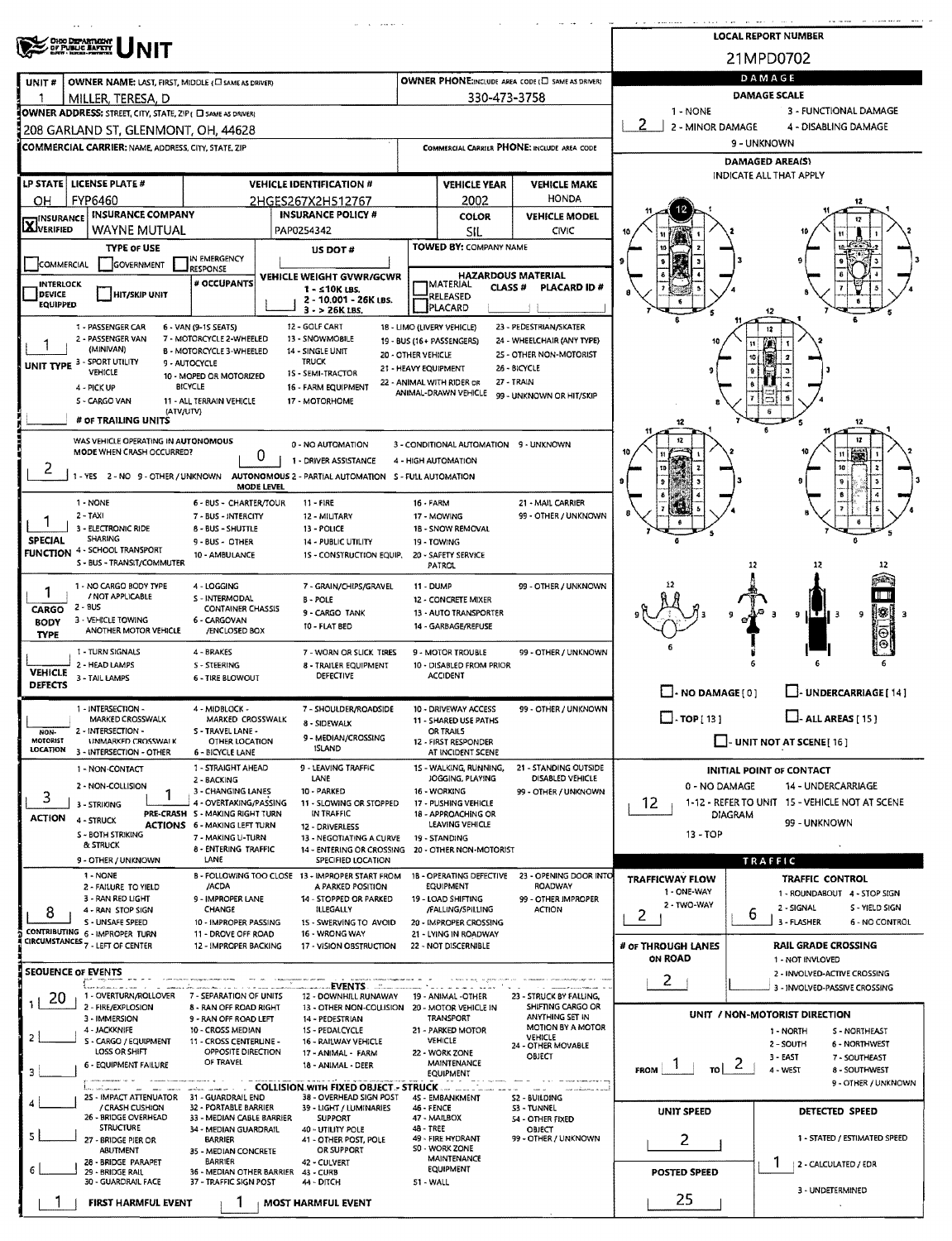|                                  | OHOO DEPARTMENT<br>OF PUBLIC BAFETT                                                          |                                                                        |                                                                                  |                                            |                                                             |                                                                   |                            | <b>LOCAL REPORT NUMBER</b>     |                                                                 |
|----------------------------------|----------------------------------------------------------------------------------------------|------------------------------------------------------------------------|----------------------------------------------------------------------------------|--------------------------------------------|-------------------------------------------------------------|-------------------------------------------------------------------|----------------------------|--------------------------------|-----------------------------------------------------------------|
|                                  |                                                                                              |                                                                        |                                                                                  |                                            |                                                             |                                                                   |                            | 21MPD0702                      |                                                                 |
| UNIT #                           | OWNER NAME: LAST, FIRST, MIDDLE (CI SAME AS DRIVER)                                          |                                                                        |                                                                                  |                                            |                                                             | OWNER PHONE:INCLUDE AREA CODE I EI SAME AS DRIVERY                |                            | DAMAGE                         |                                                                 |
| 2                                | HOLMES COUNTY COMMISSIONERS.<br>OWNER ADDRESS: STREET, CITY, STATE, ZIP ( C) SAME AS DRIVER) |                                                                        |                                                                                  |                                            | 330-674-0286                                                |                                                                   | 1 - NONE                   | <b>DAMAGE SCALE</b>            | 3 - FUNCTIONAL DAMAGE                                           |
|                                  | 2 COURT ST STE 14, MILLERSBURG, OH, 44654                                                    |                                                                        |                                                                                  |                                            |                                                             |                                                                   | 2<br>2 - MINOR DAMAGE      |                                | 4 - DISABLING DAMAGE                                            |
|                                  | COMMERCIAL CARRIER: NAME, ADDRESS, CITY, STATE, ZIP                                          |                                                                        |                                                                                  |                                            |                                                             | COMMERCIAL CARRIER PHONE: INCLUDE AREA CODE                       |                            | 9 - UNKNOWN                    |                                                                 |
|                                  |                                                                                              |                                                                        |                                                                                  |                                            |                                                             |                                                                   |                            | DAMAGED AREA(S)                |                                                                 |
|                                  | LP STATE LICENSE PLATE #                                                                     |                                                                        | <b>VEHICLE IDENTIFICATION #</b>                                                  |                                            | <b>VEHICLE YEAR</b>                                         | <b>VEHICLE MAKE</b>                                               |                            | <b>INDICATE ALL THAT APPLY</b> |                                                                 |
| ΟН                               | <b>HXM5842</b>                                                                               |                                                                        | 1FMCU9GX3GUA93457                                                                |                                            | 2016                                                        | FORD                                                              | 12                         |                                |                                                                 |
| <b>X</b> INSURANCE               | <b>INSURANCE COMPANY</b>                                                                     | COUNTY RISK SHARING AUTHO 0470                                         | <b>INSURANCE POLICY #</b>                                                        |                                            | <b>COLOR</b><br>BLU                                         | <b>VEHICLE MODEL</b><br><b>ESCAPE</b>                             | 12                         |                                |                                                                 |
|                                  | <b>TYPE OF USE</b>                                                                           |                                                                        | US DOT #                                                                         |                                            | TOWED BY: COMPANY NAME                                      |                                                                   |                            |                                |                                                                 |
| <b>COMMERCIAL</b>                | <b>Y</b> GOVERNMENT                                                                          | IN EMERGENCY<br>RESPONSE                                               |                                                                                  |                                            |                                                             |                                                                   |                            |                                |                                                                 |
| INTERLOCK                        |                                                                                              | # OCCUPANTS                                                            | VEHICLE WEIGHT GVWR/GCWR<br>$1 - 10K$ LBS.                                       |                                            | <b>HAZARDOUS MATERIAL</b><br>MATERIAL<br>CLASS <sup>#</sup> | PLACARD ID #                                                      |                            |                                |                                                                 |
| <b>DEVICE</b><br><b>EQUIPPED</b> | <b>HIT/SKIP UNIT</b>                                                                         |                                                                        | 2 - 10,001 - 26K LBS.<br>$3 - 26K$ LBS.                                          |                                            | RELEASED<br>PLACARD                                         |                                                                   |                            |                                |                                                                 |
|                                  | 1 - PASSENGER CAR                                                                            | 6 - VAN (9-15 SEATS)                                                   | 12 - GOLF CART                                                                   |                                            | 18 - LIMO (LIVERY VEHICLE)                                  | 23 - PEDESTRIAN/SKATER                                            | 6                          | 12<br>12                       |                                                                 |
| 3                                | 2 - PASSENGER VAN<br>(MINIVAN)                                                               | 7 - MOTORCYCLE 2-WHEELED<br>8 - MOTORCYCLE 3-WHEELED                   | 13 - SNOWMOBILE<br>14 - SINGLE UNIT                                              |                                            | 19 - BUS (16+ PASSENGERS)                                   | 24 - WHEELCHAIR (ANY TYPE)                                        |                            |                                |                                                                 |
|                                  | UNIT TYPE 3 - SPORT UTILITY                                                                  | 9 - AUTOCYCLE                                                          | <b>TRUCK</b>                                                                     | 20 - OTHER VEHICLE<br>21 - HEAVY EQUIPMENT |                                                             | 25 - OTHER NON-MOTORIST<br>26 - BICYCLE                           |                            |                                |                                                                 |
|                                  | VEHICLE<br>4 - PICK UP                                                                       | 10 - MOPED OR MOTORIZED<br><b>BICYCLE</b>                              | 15 - SEMI-TRACTOR<br>16 - FARM EQUIPMENT                                         |                                            | 22 - ANIMAL WITH RIDER OR                                   | 27 - TRAIN                                                        |                            |                                |                                                                 |
|                                  | 5 - CARGO VAN                                                                                | 11 - ALL TERRAIN VEHICLE                                               | 17 - MOTORHOME                                                                   |                                            | ANIMAL-DRAWN VEHICLE                                        | 99 - UNKNOWN OR HIT/SKIP                                          |                            |                                |                                                                 |
|                                  | (ATV/UTV)<br># OF TRAILING UNITS                                                             |                                                                        |                                                                                  |                                            |                                                             |                                                                   |                            | $\mathbf{e}$                   | 12                                                              |
|                                  | WAS VEHICLE OPERATING IN AUTONOMOUS                                                          |                                                                        | 0 - NO AUTOMATION                                                                |                                            | 3 - CONDITIONAL AUTOMATION 9 - UNKNOWN                      |                                                                   |                            |                                | $^{12}$                                                         |
| 2                                | MODE WHEN CRASH OCCURRED?                                                                    | Ü                                                                      | 1 - DRIVER ASSISTANCE                                                            |                                            | 4 - HIGH AUTOMATION                                         |                                                                   |                            |                                |                                                                 |
|                                  | $1 - YES$                                                                                    | MODE LEVEL                                                             | 2 - NO 9 - OTHER / UNKNOWN AUTONOMOUS 2 - PARTIAL AUTOMATION 5 - FULL AUTOMATION |                                            |                                                             |                                                                   |                            |                                |                                                                 |
|                                  | 1 - NONE                                                                                     | 6 - BUS - CHARTER/TOUR                                                 | $11 - FIRE$                                                                      | 16 - FARM                                  |                                                             | 21 - MAIL CARRIER                                                 |                            |                                |                                                                 |
|                                  | $2 - TAXI$<br>3 - ELECTRONIC RIDE                                                            | 7 - BUS - INTERCITY                                                    | 12 - MILITARY                                                                    |                                            | 17 - MOWING                                                 | 99 - OTHER / UNKNOWN                                              |                            |                                |                                                                 |
| <b>SPECIAL</b>                   | <b>SHARING</b>                                                                               | 8 - BUS - SHUTTLE<br>9-BUS OTHER                                       | 13 - POLICE<br>14 - PUBLIC UTILITY                                               |                                            | 18 - SNOW REMOVAL<br>19 - TOWING                            |                                                                   |                            |                                |                                                                 |
| FUNCTION                         | 4 - SCHOOL TRANSPORT<br>S - BUS - TRANSIT/COMMUTER                                           | 10 - AMBULANCE                                                         | 1S - CONSTRUCTION EQUIP.                                                         |                                            | 20 - SAFETY SERVICE<br><b>PATROL</b>                        |                                                                   |                            | 12                             | 12                                                              |
|                                  | 1 - NO CARGO BODY TYPE                                                                       | 4 - LOGGING                                                            | 7 - GRAIN/CHIPS/GRAVEL                                                           | 11 - DUMP                                  |                                                             | 99 - OTHER / UNKNOWN                                              |                            |                                |                                                                 |
|                                  | / NOT APPLICABLE<br>$2 - BUS$                                                                | 5 - INTERMODAL                                                         | 8 - POLE                                                                         |                                            | 12 - CONCRETE MIXER                                         |                                                                   |                            |                                |                                                                 |
| <b>CARGO</b><br><b>BODY</b>      | 3 - VEHICLE TOWING                                                                           | <b>CONTAINER CHASSIS</b><br>6 - CARGOVAN                               | 9 - CARGO TANK<br>10 - FLAT BED                                                  |                                            | 13 - AUTO TRANSPORTER<br>14 - GARBAGE/REFUSE                |                                                                   |                            | q<br>Э                         | 38<br>9 II T<br>9<br>-3                                         |
| <b>TYPE</b>                      | ANOTHER MOTOR VEHICLE                                                                        | /ENCLOSED BOX                                                          |                                                                                  |                                            |                                                             |                                                                   |                            |                                |                                                                 |
|                                  | 1 - TURN SIGNALS<br>2 - HEAD LAMPS                                                           | 4 - BRAKES<br>5 - STEERING                                             | 7 - WORN OR SLICK TIRES<br>8 - TRAILER EQUIPMENT                                 |                                            | 9 - MOTOR TROUBLE<br>10 - DISABLED FROM PRIOR               | 99 - OTHER / UNKNOWN                                              |                            |                                |                                                                 |
| <b>VEHICLE</b><br><b>DEFECTS</b> | 3 - TAIL LAMPS                                                                               | <b>6 - TIRE BLOWOUT</b>                                                | <b>DEFECTIVE</b>                                                                 |                                            | <b>ACCIDENT</b>                                             |                                                                   |                            |                                |                                                                 |
|                                  | 1 - INTERSECTION -                                                                           | 4 - MIDBLOCK -                                                         | 7 - SHOULDER/ROADSIDE                                                            |                                            | 10 - DRIVEWAY ACCESS                                        | 99 - OTHER / UNKNOWN                                              | $\Box$ - NO DAMAGE [0]     |                                | L.J. UNDERCARRIAGE [ 14 ]                                       |
|                                  | MARKED CROSSWALK                                                                             | MARKED CROSSWALK                                                       | <b>8 - SIDEWALK</b>                                                              |                                            | 11 - SHARED USE PATHS                                       |                                                                   | $\square$ - тор [ 13 ]     |                                | $\Box$ - ALL AREAS [15]                                         |
| NON-<br><b>MOTORIST</b>          | 2 - INTERSECTION -<br>UNMARKED CROSSWALK                                                     | 5 - TRAVEL LANE -<br><b>OTHER LOCATION</b>                             | 9 - MEDIAN/CROSSING<br><b>ISLAND</b>                                             |                                            | <b>UK IKAILS</b><br>12 - FIRST RESPONDER                    |                                                                   |                            |                                | $\Box$ - UNIT NOT AT SCENE [16]                                 |
| <b>LOCATION</b>                  | 3 - INTERSECTION - OTHER<br>1 - NON-CONTACT                                                  | 6 - 8ICYCLE LANE<br>1 - STRAIGHT AHEAD                                 | 9 - LEAVING TRAFFIC                                                              |                                            | AT INCIDENT SCENE<br>15 - WALKING, RUNNING,                 | 21 - STANDING OUTSIDE                                             |                            |                                |                                                                 |
|                                  | 2 - NON-COLLISION                                                                            | 2 - BACKING                                                            | LANE                                                                             |                                            | JOGGING, PLAYING                                            | DISABLED VEHICLE                                                  | 0 - NO DAMAGE              |                                | INITIAL POINT OF CONTACT<br><b>14 - UNDERCARRIAGE</b>           |
| 4                                | 11<br>3 - STRIKING                                                                           | 3 - CHANGING LANES<br>4 - OVERTAKING/PASSING                           | 10 - PARKED<br>11 - SLOWING OR STOPPED                                           |                                            | 16 - WORKING<br>17 - PUSHING VEHICLE                        | 99 - OTHER / UNKNOWN                                              | ь                          |                                | 1-12 - REFER TO UNIT 15 - VEHICLE NOT AT SCENE                  |
| <b>ACTION</b>                    | 4 - STRUCK                                                                                   | PRE-CRASH 5 - MAKING RIGHT TURN<br><b>ACTIONS 6 - MAKING LEFT TURN</b> | IN TRAFFIC<br>12 - DRIVERLESS                                                    |                                            | 18 - APPROACHING OR<br>LEAVING VEHICLE                      |                                                                   |                            | DIAGRAM                        | 99 - UNKNOWN                                                    |
|                                  | <b>S - BOTH STRIKING</b><br>& STRUCK                                                         | 7 - MAKING U-TURN                                                      | 13 - NEGOTIATING A CURVE                                                         |                                            | 19 - STANDING                                               |                                                                   | 13 - TOP                   |                                |                                                                 |
|                                  | 9 - OTHER / UNKNOWN                                                                          | 8 - ENTERING TRAFFIC<br>LANE                                           | 14 - ENTERING OR CROSSING<br>SPECIFIED LOCATION                                  |                                            | 20 - OTHER NON-MOTORIST                                     |                                                                   |                            | TRAFFIC                        |                                                                 |
|                                  | 1 - NONE<br>2 - FAILURE TO YIELD                                                             | /ACDA                                                                  | 8 - FOLLOWING TOO CLOSE 13 - IMPROPER START FROM<br>A PARKED POSITION            |                                            | EQUIPMENT                                                   | 18 - OPERATING DEFECTIVE 23 - OPENING DOOR INTO<br><b>ROADWAY</b> | <b>TRAFFICWAY FLOW</b>     |                                | <b>TRAFFIC CONTROL</b>                                          |
|                                  | 3 - RAN RED LIGHT                                                                            | 9 - IMPROPER LANE                                                      | 14 - STOPPED OR PARKED                                                           |                                            | 19 - LOAD SHIFTING                                          | 99 - OTHER IMPROPER                                               | 1 - ONE-WAY<br>2 - TWO-WAY |                                | 1 - ROUNDABOUT 4 - STOP SIGN<br>2 - SIGNAL<br>5 - YIELD SIGN    |
|                                  | 4 - RAN STOP SIGN<br>S - UNSAFE SPEED                                                        | CHANGE<br>10 - IMPROPER PASSING                                        | ILLEGALLY<br>15 - SWERVING TO AVOID                                              |                                            | /FALLING/SPILLING<br>20 - IMPROPER CROSSING                 | <b>ACTION</b>                                                     | 2                          | 6                              | 3 - FLASHER<br>6 - NO CONTROL                                   |
|                                  | CONTRIBUTING 6 - IMPROPER TURN<br>CIRCUMSTANCES 7 - LEFT OF CENTER                           | 11 - DROVE OFF ROAD<br>12 - IMPROPER BACKING                           | 16 - WRONG WAY<br>17 - VISION OBSTRUCTION                                        |                                            | 21 - LYING IN ROADWAY<br>22 - NOT DISCERNIBLE               |                                                                   | # OF THROUGH LANES         |                                | <b>RAIL GRADE CROSSING</b>                                      |
|                                  |                                                                                              |                                                                        |                                                                                  |                                            |                                                             |                                                                   | <b>ON ROAD</b>             |                                | 1 - NOT INVLOVED                                                |
|                                  | <b>SEOUENCE OF EVENTS</b><br>ستانسيا                                                         |                                                                        | $\ldots$ . Events                                                                |                                            |                                                             |                                                                   | $2 \square$                |                                | 2 - INVOLVED-ACTIVE CROSSING<br>3 - INVOLVED-PASSIVE CROSSING   |
| 20                               | 1 - OVERTURN/ROLLOVER<br>2 - FIRE/EXPLOSION                                                  | 7 - SEPARATION OF UNITS<br>8 - RAN OFF ROAD RIGHT                      | 12 - DOWNHILL RUNAWAY<br>13 - OTHER NON-COLLISION 20 - MOTOR VEHICLE IN          |                                            | 19 - ANIMAL -OTHER                                          | 23 - STRUCK BY FALLING,<br>SHIFTING CARGO OR                      |                            |                                |                                                                 |
|                                  | 3 - IMMERSION                                                                                | 9 - RAN OFF ROAD LEFT                                                  | 14 - PEDESTRIAN                                                                  |                                            | TRANSPORT                                                   | ANYTHING SET IN<br>MOTION BY A MOTOR                              |                            |                                | UNIT / NON-MOTORIST DIRECTION                                   |
|                                  | 4 - JACKKNIFE<br>5 - CARGO / EQUIPMENT                                                       | 10 - CROSS MEDIAN<br>11 - CROSS CENTERUNE -                            | 15 - PEDALCYCLE<br>16 - RAILWAY VEHICLE                                          |                                            | 21 - PARKED MOTOR<br><b>VEHICLE</b>                         | <b>VEHICLE</b><br>24 - OTHER MOVABLE                              |                            |                                | 1 - NORTH<br>5 - NORTHEAST<br>2 - SOUTH<br><b>6 - NORTHWEST</b> |
|                                  | LOSS OR SHIFT<br>6 - EQUIPMENT FAILURE                                                       | OPPOSITE DIRECTION<br>OF TRAVEL                                        | 17 - ANIMAL - FARM<br>18 - ANIMAL - DEER                                         |                                            | 22 - WORK ZONE<br><b>MAINTENANCE</b>                        | OBJECT                                                            | $\frac{1}{10}$ 2<br>FROM 1 |                                | $3 - EAST$<br>7 - SOUTHEAST                                     |
|                                  | $1.17796 \times 1.006$                                                                       |                                                                        | . COLLISION WITH FIXED OBJECT. - STRUCK                                          |                                            | <b>EQUIPMENT</b>                                            |                                                                   |                            |                                | 4 - WEST<br>8 - SOUTHWEST<br>9 - OTHER / UNKNOWN                |
|                                  | 25 - IMPACT ATTENUATOR<br>/ CRASH CUSHION                                                    | 31 - GUARDRAIL END<br>32 - PORTABLE BARRIER                            | 38 - OVERHEAD SIGN POST<br>39 - LIGHT / LUMINARIES                               | 46 - FENCE                                 | 45 - EM8ANKMENT                                             | 52 - BUILDING<br>53 - TUNNEL                                      |                            |                                |                                                                 |
|                                  | 26 - 8RIDGE OVERHEAD<br><b>STRUCTURE</b>                                                     | 33 - MEDIAN CABLE BARRIER                                              | <b>SUPPORT</b>                                                                   |                                            | 47 - MAILBOX                                                | 54 - OTHER FIXED                                                  | UNIT SPEED                 |                                | DETECTED SPEED                                                  |
|                                  | 27 - BRIDGE PIER OR                                                                          | 34 - MEDIAN GUARDRAIL<br><b>BARRIER</b>                                | 40 - UTIUTY POLE<br>41 - OTHER POST, POLE                                        | 48 - TREE                                  | 49 - FIRE HYDRANT                                           | OBJECT<br>99 - OTHER / UNKNOWN                                    | 0                          |                                | 1 - STATED / ESTIMATED SPEED                                    |
|                                  | ABUTMENT<br>28 - BRIDGE PARAPET                                                              | 35 - MEDIAN CONCRETE<br><b>BARRIER</b>                                 | OR SUPPORT<br>42 - CULVERT                                                       |                                            | 50 - WORK ZONE<br>MAINTENANCE                               |                                                                   |                            |                                | 2 - CALCULATED / EDR                                            |
|                                  | 29 BRIDGE RAIL<br>30 - GUARDRAIL FACE                                                        | 36 - MEDIAN OTHER BARRIER 43 - CURB<br>37 - TRAFFIC SIGN POST          | 44 - DITCH                                                                       | 51 - WALL                                  | EQUIPMENT                                                   |                                                                   | <b>POSTED SPEED</b>        |                                |                                                                 |
|                                  | FIRST HARMFUL EVENT                                                                          |                                                                        | <b>MOST HARMFUL EVENT</b>                                                        |                                            |                                                             |                                                                   | 25                         |                                | 3 - UNDETERMINED                                                |
|                                  |                                                                                              |                                                                        |                                                                                  |                                            |                                                             |                                                                   |                            |                                |                                                                 |